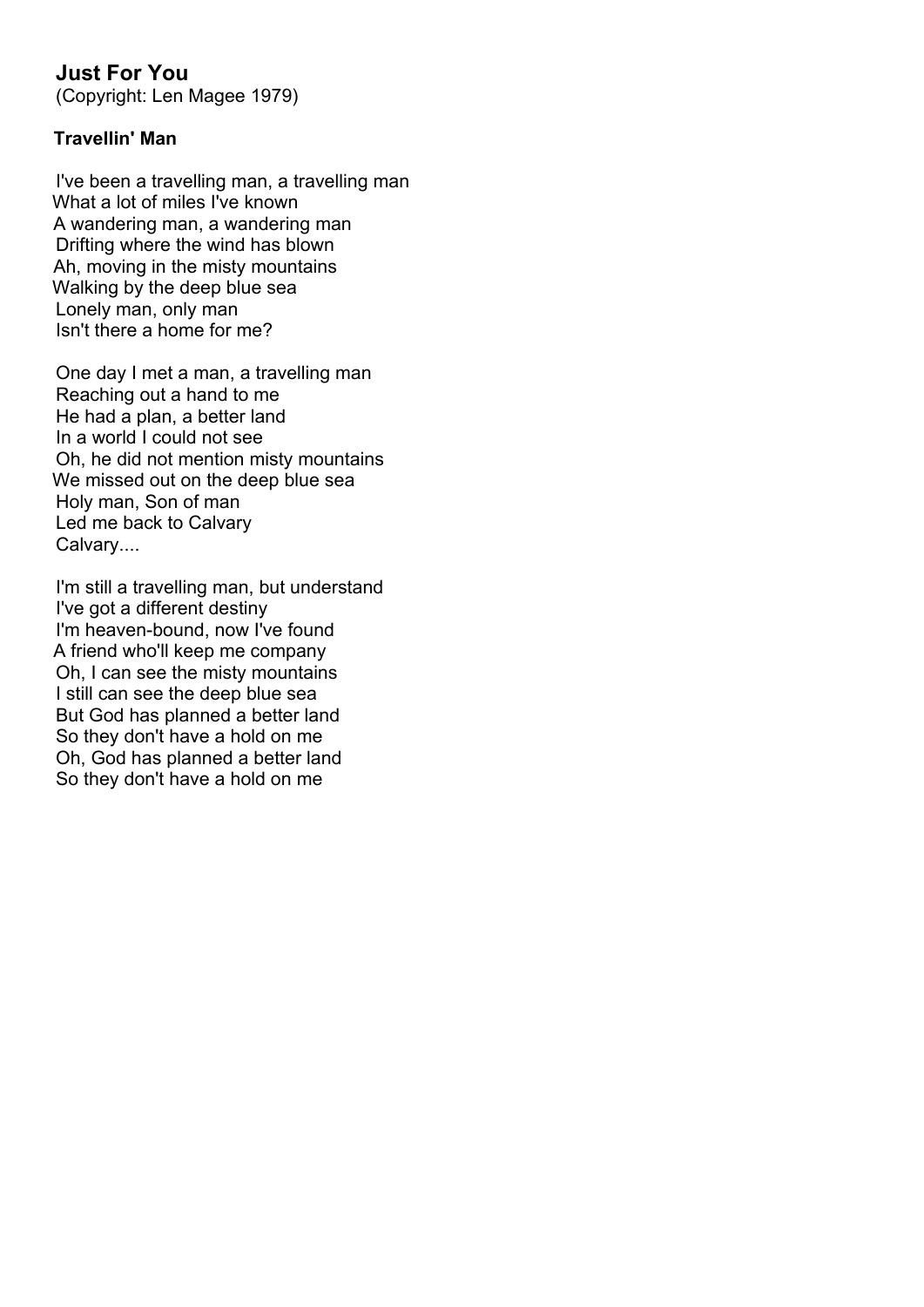#### **Water Into Wine**

(Composed by Geraldine McClelland)

If I gave you my life today If I followed you in every way If I said I needed you And everything you did was true Come change this water into wine

I don't know why you should love me still When everything I did was against your will I fell into temptation You offered me salvation Come change this water into wine

It all happened oh so long ago Didn't think there was a God any more But you showed me this tonight I was wrong, you were right Come change this water into wine

(Repeat verse 3) (Repeat last line twice)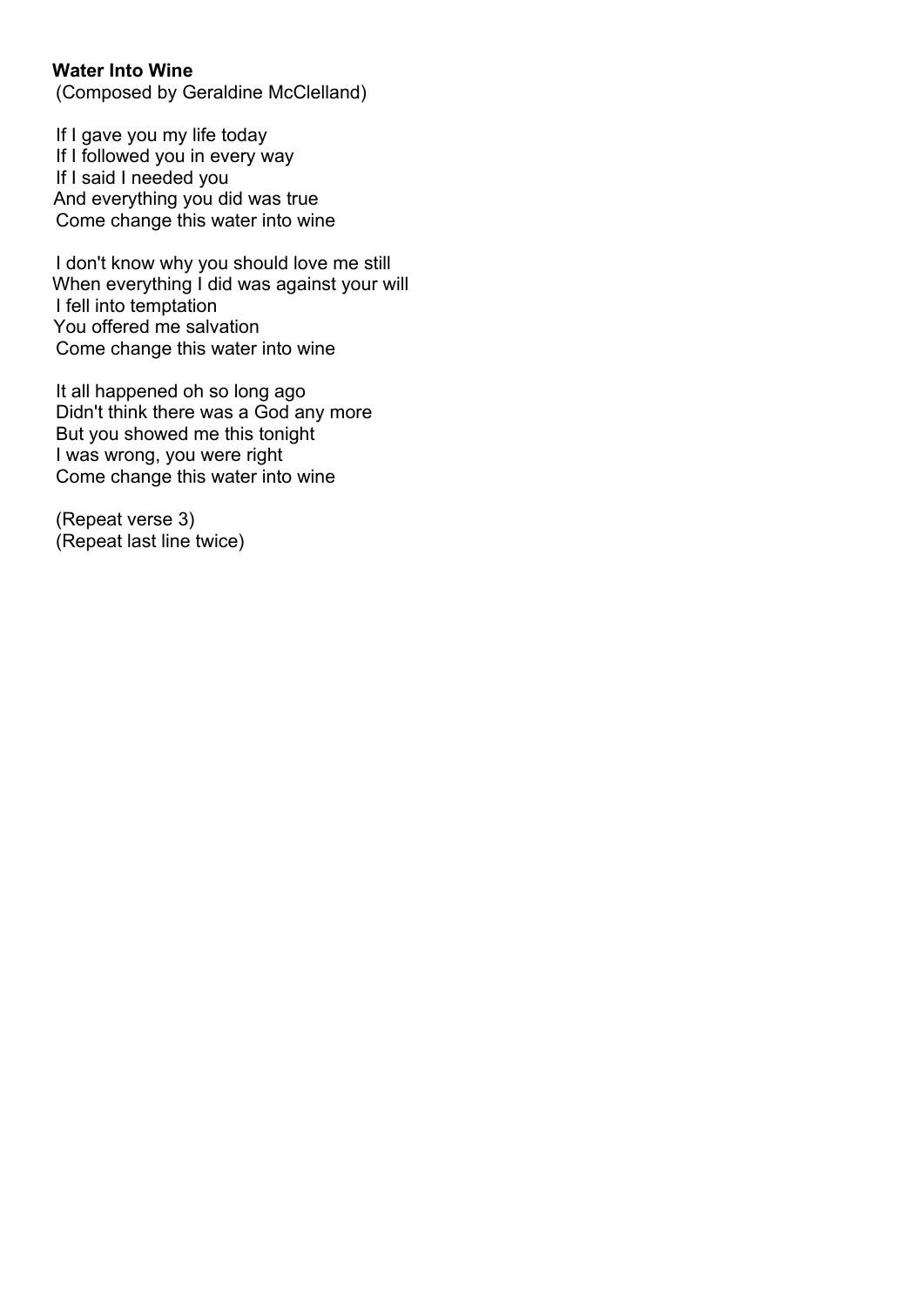## **The Star Of Christmas**

(Composed by Keith Rycroft)

The star of Christmas came to light the Light Pinpoint the day and penetrate the night Shining low for us to point the Way The star of Christmas still shines on today

#### *Chorus:*

And we'll beat upon the drum Until countless ages run And we'll sing aloud and say 'The star of Christmas still shines on today'

The star of Christmas is a star of love Shining low to point us high above With hosts of fire over Bethlehem The Lord of Glory came down to dwell with men

*Chorus:*

And we'll beat upon the drum, etc.

*Chorus:* So let's beat upon the drum Until countless ages run And let's sing aloud and say 'The star of Christmas still shines on today'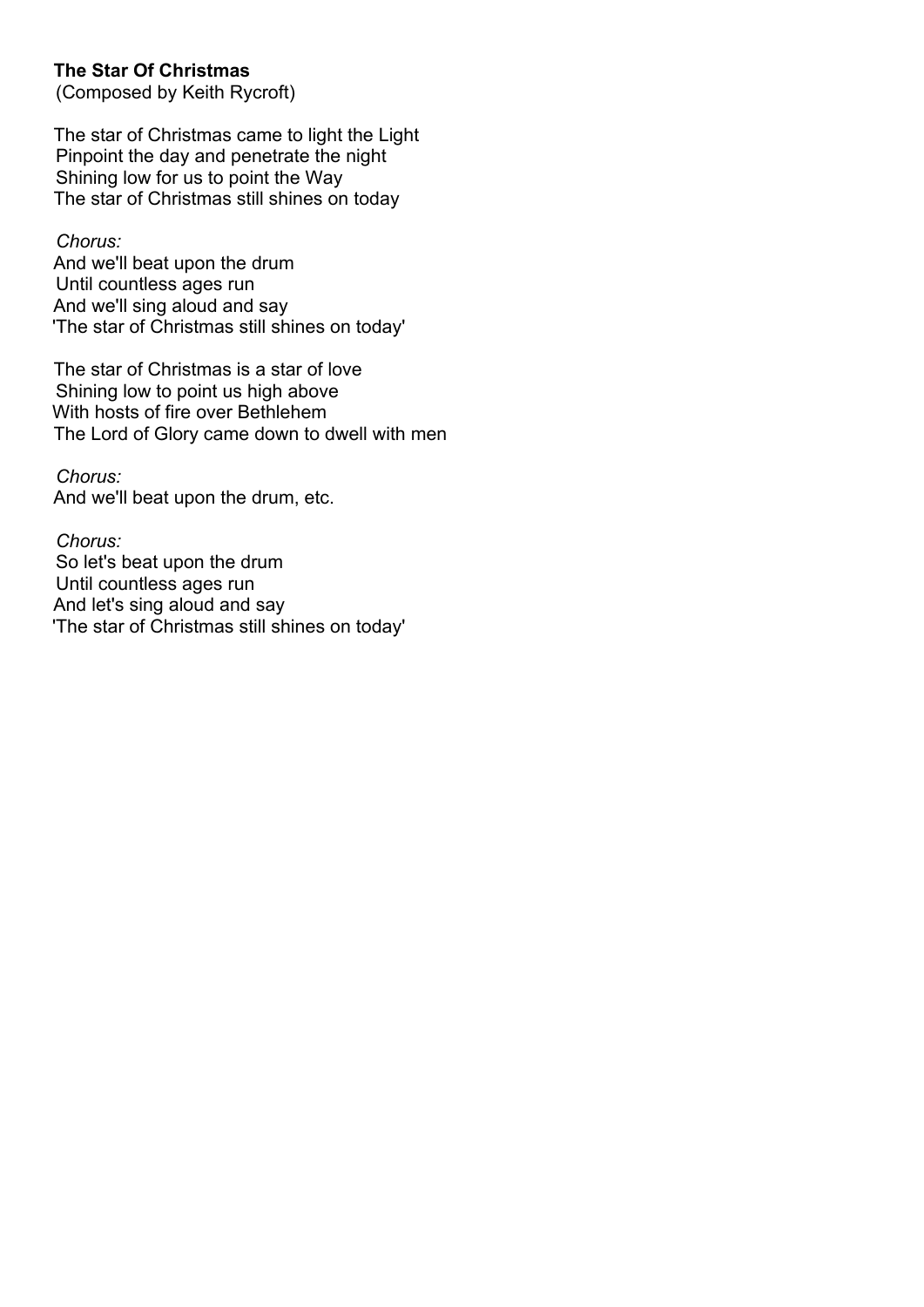## **I Feel Your Presence Everywhere**

Now I know we walk by faith And not by sight But our feelings you have made And sometimes I feel That you're so real I could reach out and touch your face

Chorus:

And I feel you everywhere I see your hand of care Your song of laughter fills the morning sky And although the sun goes down And night time brings a frown I can feel your presence everywhere

Now to some you're just a dream They've never seen The Christ filled patterns that you weave But you've come And in your Son You're real to all who believe

Chorus: And I feel you everywhere, etc.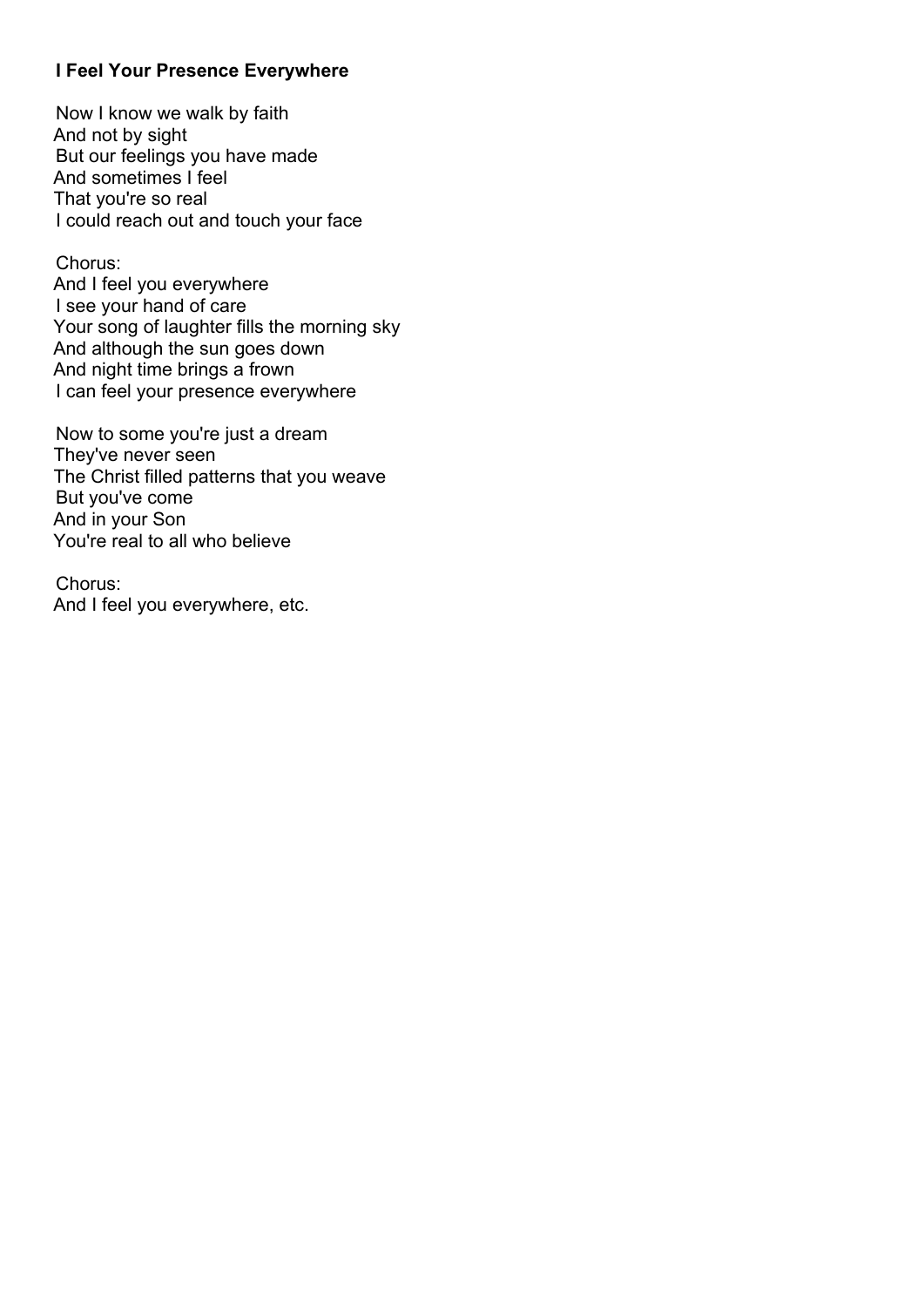## **Tears Of The Lonely**

(Composed by Wayland Holyfield)

Faded pictures, yellow from time Well worn memories of days gone by Needing someone and nobody's there These are the things broken dreams are made of Lord, they're everywhere Oh the tears of the lonely keep falling all the time Tears of the lonely never dry

Another night time that just never ends A helpless longing for what might have been Another morning to face all alone These are the things broken dreams are made of They go on and on Oh the tears of the lonely keep falling all the time Tears of the lonely never dry Oh the tears of the lonely keep falling all the time Tears of the lonely never dry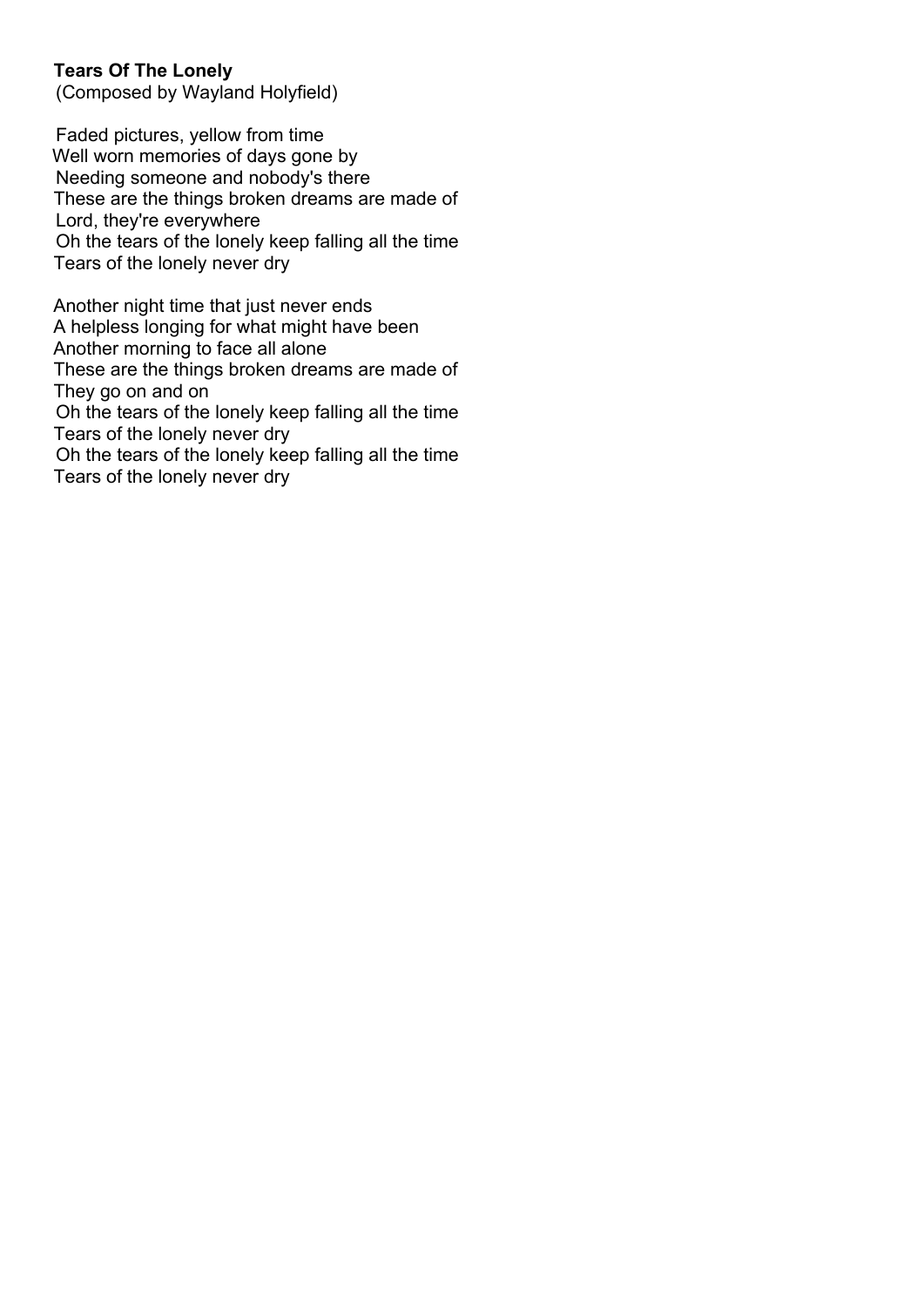## **Jonah's Key**

Some people think the story of Jonah is a tale But the only tale about it is the tail on the whale Jonah snored and the thunder roared And the sailors picked him up and they threw him overboard

*Chorus:*

Cough him up, cough him up, spit him out Oh Jonah can't you see? If you wanna get out don't twist and shout Praise the Lord (praise the Lord, praise the Lord) That's the key

Jonah heard a burp and a loud hiccup And a whale had come and gobbled him up The lights went out and it was dark And there weren't enough room for a doggy to bark

*Chorus:* Cough him up, etc.

He stomped on his tonsil and he jumped on his tongue And he used his tummy for a big base drum Jonah ranted, raved and roared But he forgot to praise the Lord

*Chorus:* Cough him up, etc.

(Spoken)

*Then Jonah cried to the Lord from inside the fish And said, 'How can I possibly thank you for all you have done for me? I will surely pay my vows to you in your holy Temple For salvation is of the Lord' Then the Lord ordered the fish to spit up Jonah on the beach And it did*

The message now is still the same When you're all eaten up just praise His name Like Jonah who was feeling down When he praised the Lord he was on dry ground

*Chorus:* Cough him up, etc. (Repeat chorus) (Repeat last line several times)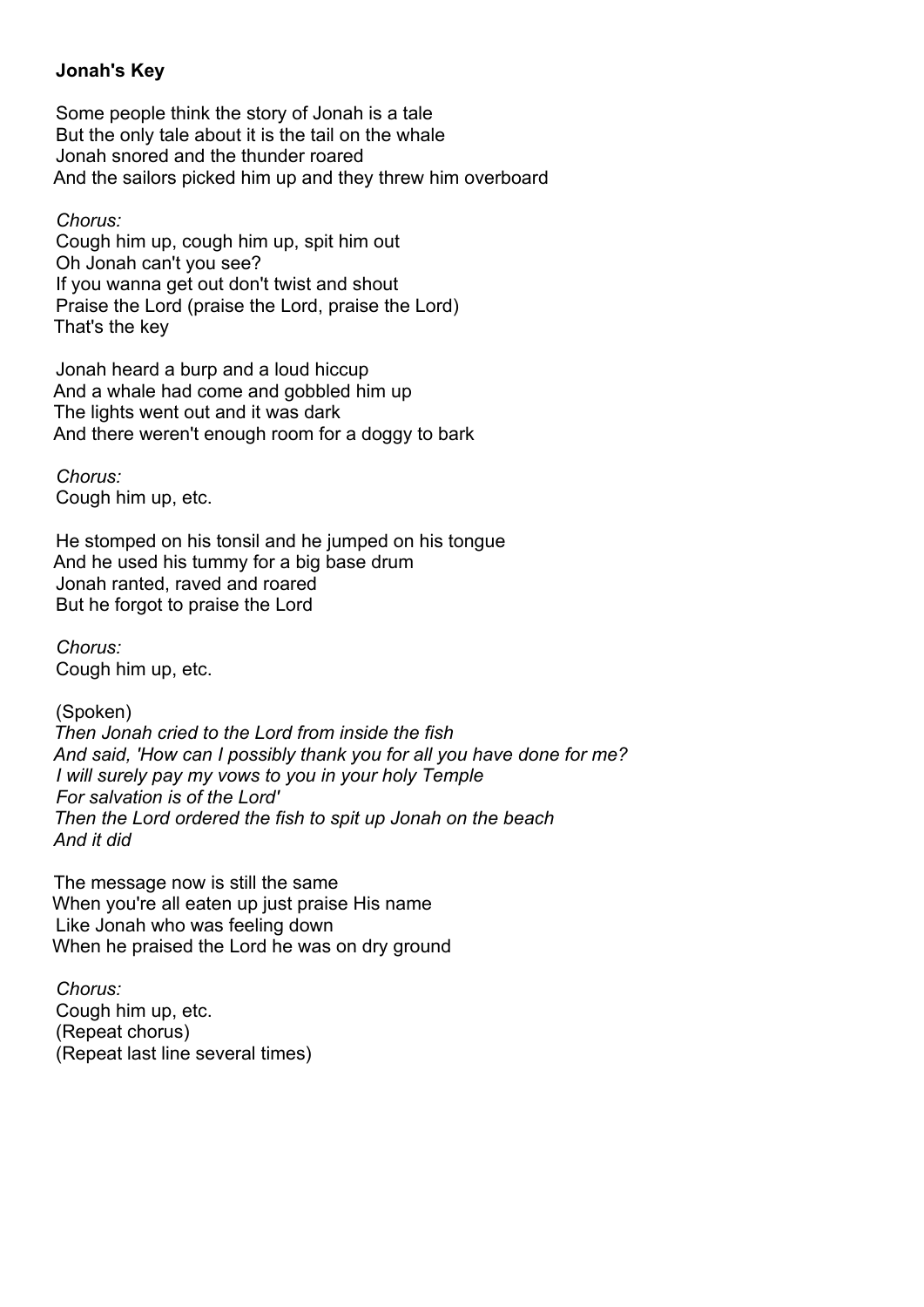#### **Who Can I Turn To?**

I don't wanna grow up like a rose that blooms in spring And when summer comes it dies and loses everything And I don't wanna start off like a bright and summer's day And then in the evening find dark clouds obscure my way Who can I turn to but you? Only you have words of life Who can I turn to but you? Who can I turn to? Who can I turn to but you? Only you, only you Who can I turn to? Only you

I don't wanna start off like a fire and explode I would rather be a candle with a steady glow Like a little baby I need care most all the time I love to hear you speaking Lord, and feel your hand in mine Who can I turn to but you? Only you have words of life Who can I turn to but you? Who can I turn to? Who can I turn to but you? Only you

Like a little baby I need care most all the time I love to hear you speaking Lord, and feel your hand in mine Who can I turn to but you? Only you have words of life Who can I turn to but you? Who can I turn to? Who can I turn to but you? Only you, only you Who can I turn to? Only you Only you, only you Who can I turn to? Only you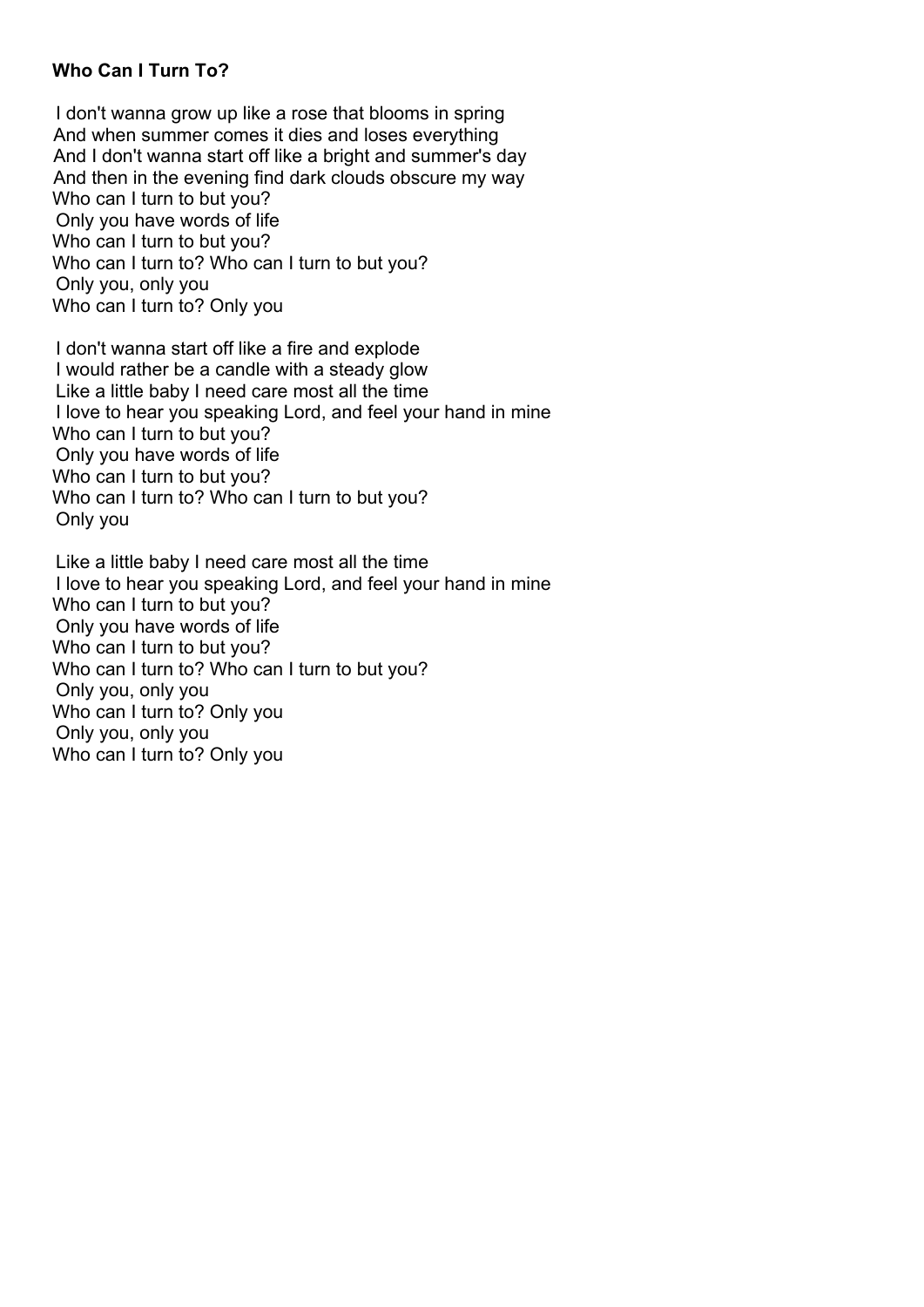## **Help Me Lord**

Help me Lord No one seems to understand Help me Lord And I've done the best I can People try to cheer me up, but I just get worse and worse And it's oh so hard to pray, I can't find you in the verse Help me Lord Help me Lord Help me Lord You see, I know my friends mean well Help me Lord But they only see the shell All the talking and the thinking, it simply just won't do Just like Peter, I've been sinking; now I'm reaching out to you Help me Lord Help me Lord Help me Lord, help me Lord Help me Lord, help me Lord Help me Lord I guess I took my eyes off you Help me Lord What a stupid thing to do

From the wilderness of Sin\* to Canaan's sweet green grass Turn this water into wine, you save the best till last Help me Lord Help me Lord

(\*See Exodus 16 v1)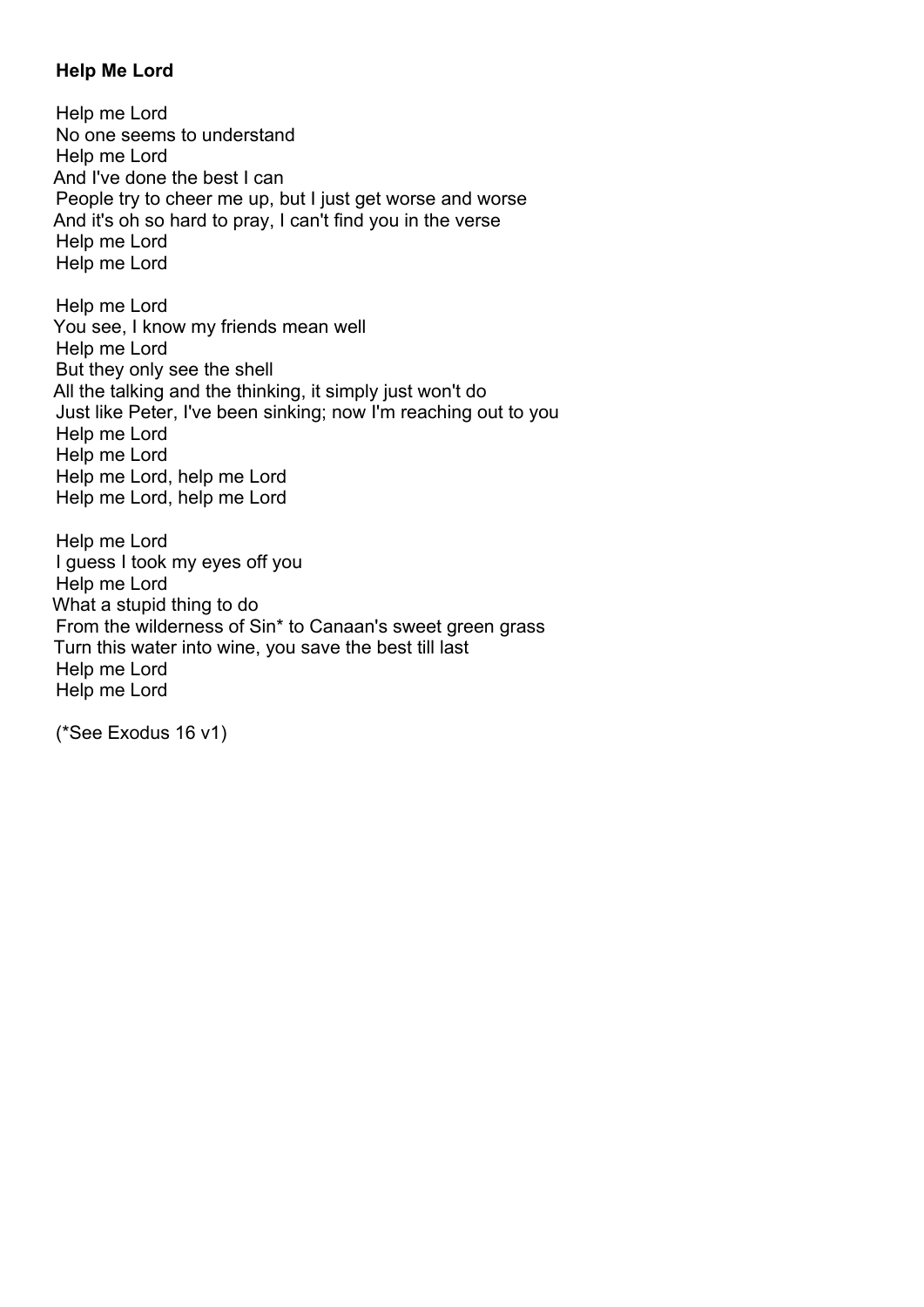## **Just For You**

If the only person in the world was you I'll tell you what my God would do: Lay aside His crown Then He'd come down And Jesus, He would die just for you Just for you, just for you Just for you, just for you

If you were the only one with sin I'm afraid heaven's gates won't let you in Till a man from your race Suffered in your place That's why Jesus died just for you Just for you, just for you Just for you, just for you

If you were the only one who cried The only one with pain and hurt inside He would still hear He'd see each tear And Jesus, He would come to comfort you Just for you, just for you Just for you, just for you He would still hear He'd see each tear And Jesus, He would come to comfort you And that's why Jesus died just for you And that's why Jesus died just for you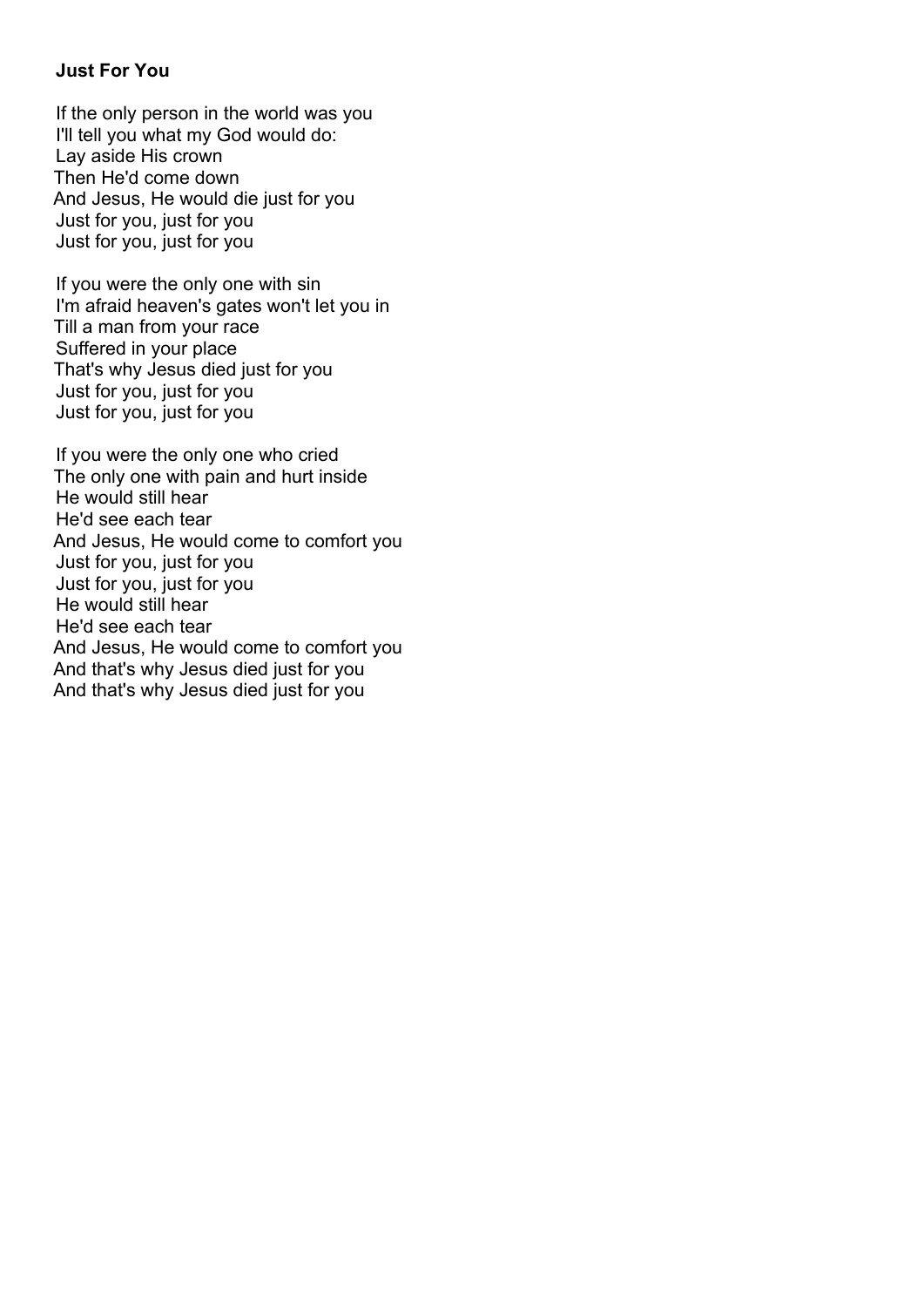### **Kiss The Lamb**

I'm looking forward to a land No man has ever seen Where sin and shame won't know my name And tears have never been For though my life on earth is sweet I won't be satisfied Until I kneel at Jesus' feet And kiss the Lamb who died

The mountains, valleys, hills and streams Compel my wandering feet But on this side of heaven's tide Such beauty's incomplete For though my life on earth is sweet I won't be satisfied Until I kneel at Jesus' feet And kiss the Lamb who died

Our sins have scarred, our lives are marred And all around we see All nature groan and long for home And sings a minor key My heart just breaks for heaven's gates I won't be satisfied Until I kneel at Jesus' feet And kiss the Lamb who died Until I kneel at Jesus' feet And kiss the Lamb who died